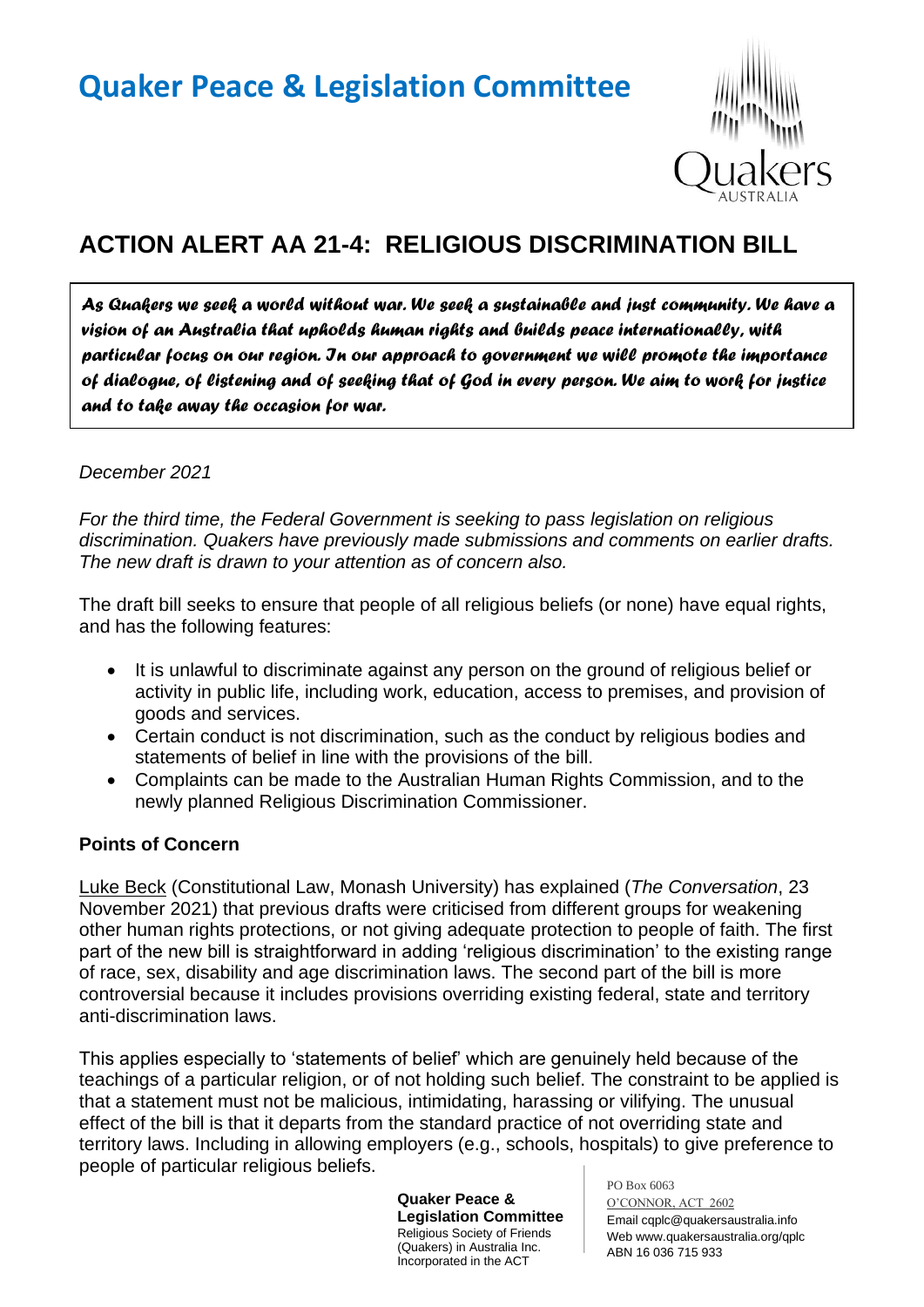The other point of concern is that international human rights law indicates that religious freedom cannot be used to interfere with other rights, which is what some parts of the bill do. Further, existing state/territory tribunals that deal with anti-discrimination cases cannot consider federal laws, and this will add complexity when cases may involve a federal aspect.

#### **Quaker Concerns**

There are several principles of importance. They are as follows:

- 1. The core of our concern arises from the consequences of privileging religious freedom above other freedoms.
- 2. The revised legislation is more about freedom *to* discriminate than the right to freedom *from* discrimination.
- 3. 'Statements of belief' can create the potential for serious harm to vulnerable individuals and groups, and should be subject to existing anti-discrimination legislation.
- 4. The legislation is unnecessary and divisive. There should be a commitment to developing a comprehensive charter of human rights for Australia, to cover religious freedom along with others.

## **What Friends can do: make a submission, complete an online survey, public hearings in Canberra**

The Parliamentary Joint Committee on Human Rights is considering the Bill.

[https://www.aph.gov.au/Parliamentary\\_Business/Committees/Joint/Human\\_Rights/Religious](https://www.aph.gov.au/Parliamentary_Business/Committees/Joint/Human_Rights/ReligiousDiscrimination) **[Discrimination](https://www.aph.gov.au/Parliamentary_Business/Committees/Joint/Human_Rights/ReligiousDiscrimination)** 

**Submissions** can be made up until 5pm on 21 December 2021. Further guidance on making a submission can be found on the Senate's *[How to make a submission](https://www.aph.gov.au/Parliamentary_Business/Committees/Senate/Making_a_submission)* webpage and at [https://www.quakersaustralia.info/peace-action-resources/raise-your-voice/writing](https://www.quakersaustralia.info/peace-action-resources/raise-your-voice/writing-submission)[submission](https://www.quakersaustralia.info/peace-action-resources/raise-your-voice/writing-submission)

**The Committee's [online survey](https://www.surveymonkey.com/r/ReligiousDiscrimination)** – to allow members of the public to fully express their views on the religious discrimination legislative package (this survey will close at 5pm (AEDT), 21 December 2021).. The link to the survey is embedded in the text under Submissions via the above link.

The committee has resolved that it will carefully consider all correspondence received (including from individuals), but in order to administratively manage the volume of correspondence it will only publish as submissions correspondence from organisations and academics.